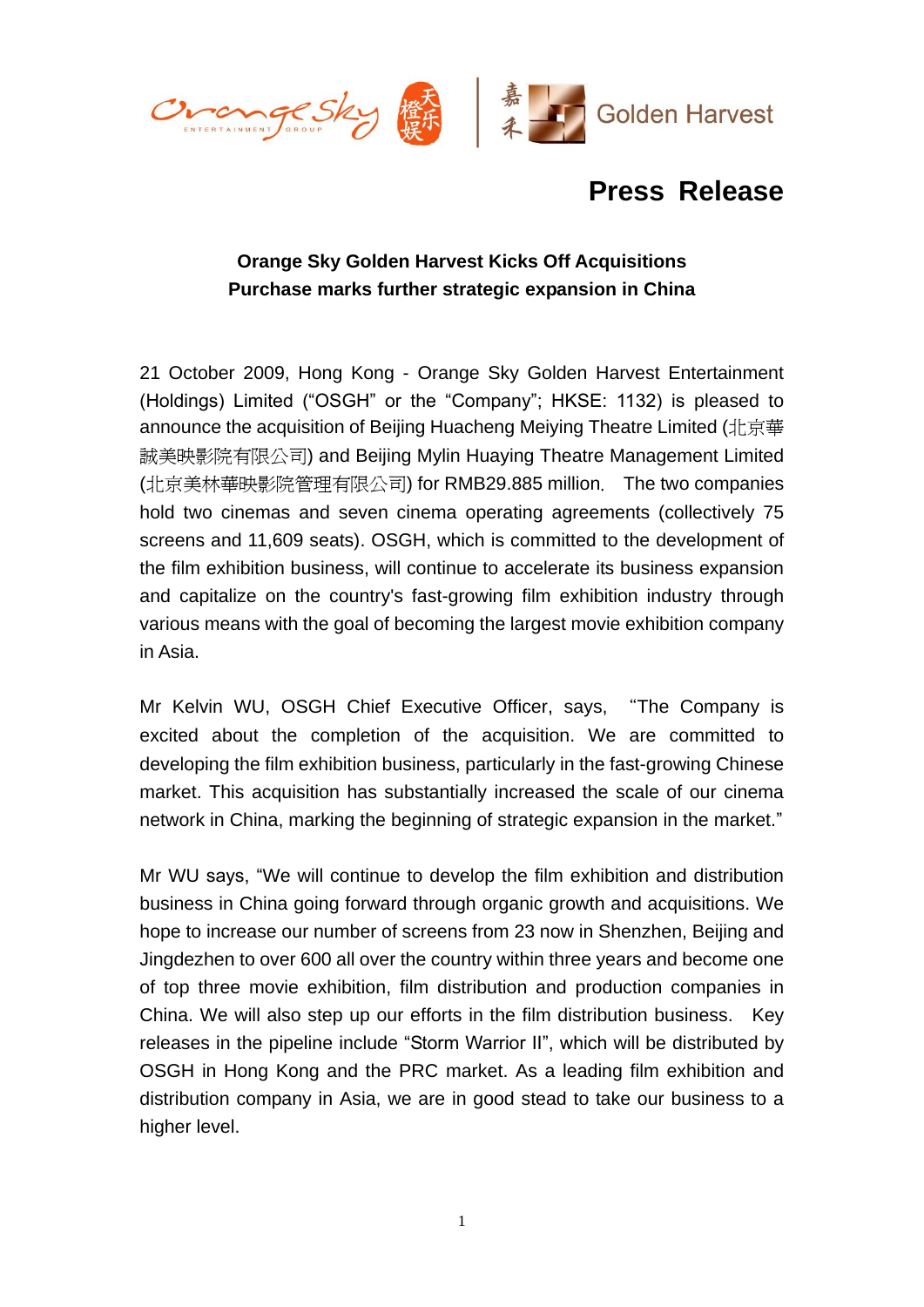

The Group has recently announced the appointments of industry veterans Mr Guowei CHEN and Mr Hua ZHOU to help manage the rapidly growing business. They will bring to OSGH's established platform their substantial experience and business network, and help the Group expand its business further. CHEN, who has around 20 years of experience in China's film exhibition industry, has been appointed as OSGH's General Manager of the PRC with responsibilities in film production, distribution and exhibition. ZHOU has been appointed as Principal Deputy General Manger of the PRC with responsibilities in business development and M&A.

WU says, "Both Mr Chen and Mr Zhou are highly regarded in the industry and we're very pleased with their joining our management team. Through their experience and connections we're hopeful of striking more alliances and accelerating the expansion of our business further in the future, laying a new foundation for long-term growth.

#### **About Orange Sky Golden Harvest**

Orange Sky Golden Harvest, previously known as Golden Harvest, is one of Asia's best known and most influential film and entertainment companies. Listed on the Stock Exchange of Hong Kong since 1994, Orange Sky Golden Harvest currently operates 24 multiplexes with 197 screens across Hong Kong, Mainland China, Taiwan and Singapore, commanding a substantial share of the film exhibition and distribution market in Asia. Orange Sky Golden Harvest has produced over 450 films and nurtured movie legends such as Bruce Lee and Jackie Chan. The company is also the distributor of countless successful films in both Chinese and foreign languages.

### **Bio of CHEN Guo Wei**

CHEN Guowei has around 20 years of experience in sales and marketing in the film industry in China, having served in key roles including Deputy General Manager of Hangzhou Film Company Limited (杭州市電影有限公司), General Manager of Zhejiang Star Cinema (浙江星光電影院線) and Deputy General Manager of Wanda Film Company Limited (萬達電影院線股份有限公司). He was the proponent of "Three Stages" theory of film exhibition development in 2006, which later drove the adoption of a "Pan-Marketing" system in China. His "Cinema Operation 3.5 Theory" in 2008 remains the most authoritative theory for cinema operation in China.